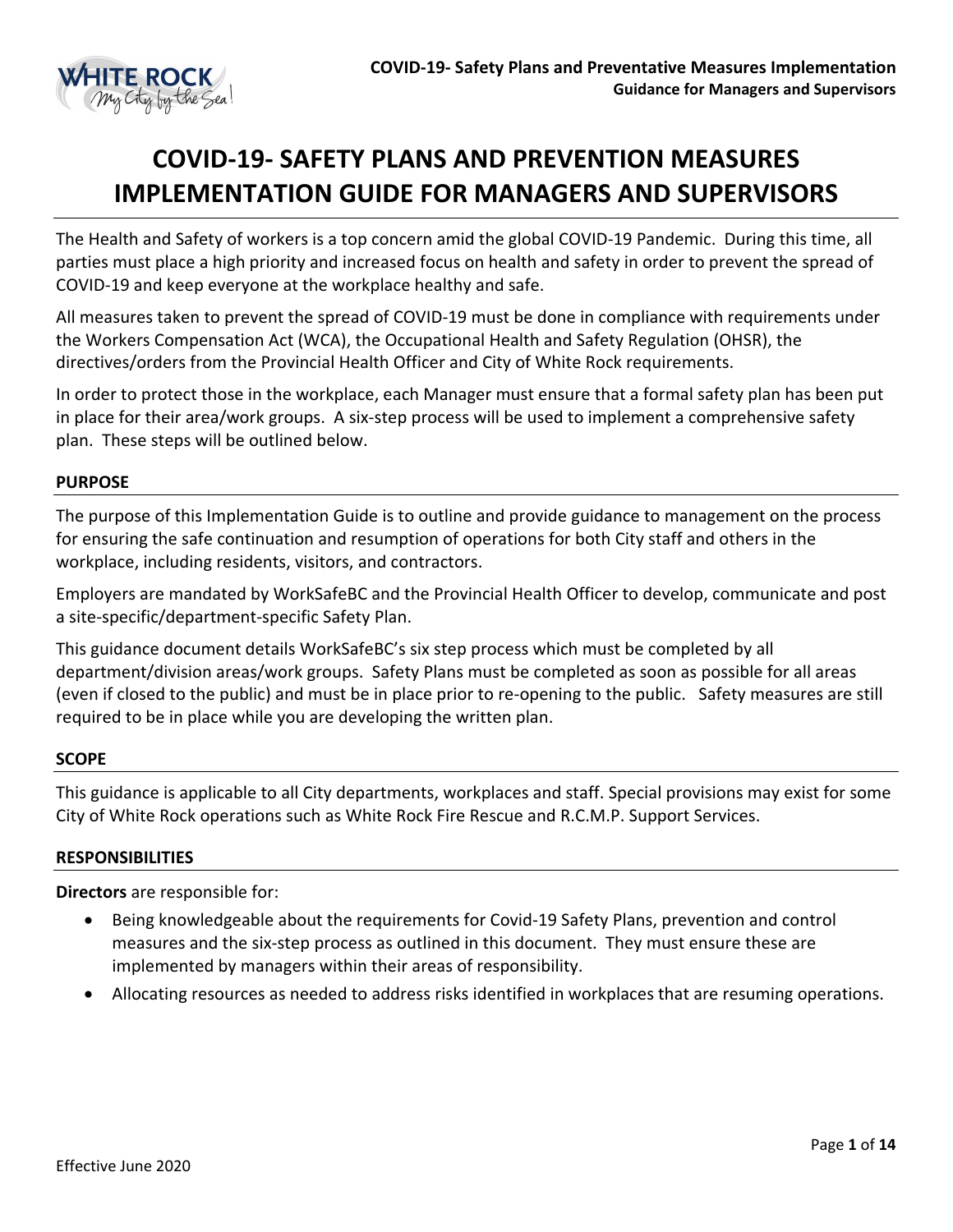

**Managers and Supervisors** are responsible for:

- Being knowledgeable about the requirements for Covid-19 Safety Plans, prevention and control measures and the six-step process as outlined in this document.
- Working with the JHSC and affected staff to ensure their area/work group's specific risk assessment(s) are conducted for their areas of responsibility.
- Implementing prevention and control measures that are identified in the risk assessment and safety plans and monitoring their effectiveness.
- Developing an area/work group specific Safety Plan and training their staff on it.
- Developing area/work group specific Safe Work Procedures and/or Practices, in consultation with Health and Safety and the JHSC.
- Providing their staff with applicable Safe Work Procedures, Practices training their staff on them.
- Monitoring their workplace and the effectiveness of their control measures and updating their risk assessment and area/group specific Safety Plans, as required.
- Addressing any issues or risks brought up by their staff.
- Completing and maintaining a record of the *Manager/Supervisor worksite practices review- Inspection Checklists* bi-weekly.
- Maintaining area/work group specific documentation and records. Submitting copies to Health and Safety as requested.

**Workers** are responsible for:

- Being knowledgeable about the hazards, control measures and all other requirements for Covid-19 Safety.
- Providing input to risk assessments and plans completed for their area or work group.
- Following all applicable safety requirements, including safe work procedures and/or practices.
- Participating in any education and training provided.
- Frequently checking for updates on the WAVE.
- Reporting issues or risks not identified in their area/work group specific plan to their supervisor.

**Health and Safety** is responsible for:

- Providing technical advice and guidance to management to assist in the completion of their risk assessments, implementation on prevention control measures, safety plans and safe work procedures and practices, as necessary.
- Developing corporate wide health and safety resources to support management fulfilling their health and safety obligations.
- Maintaining Corporate documentation and records, as necessary.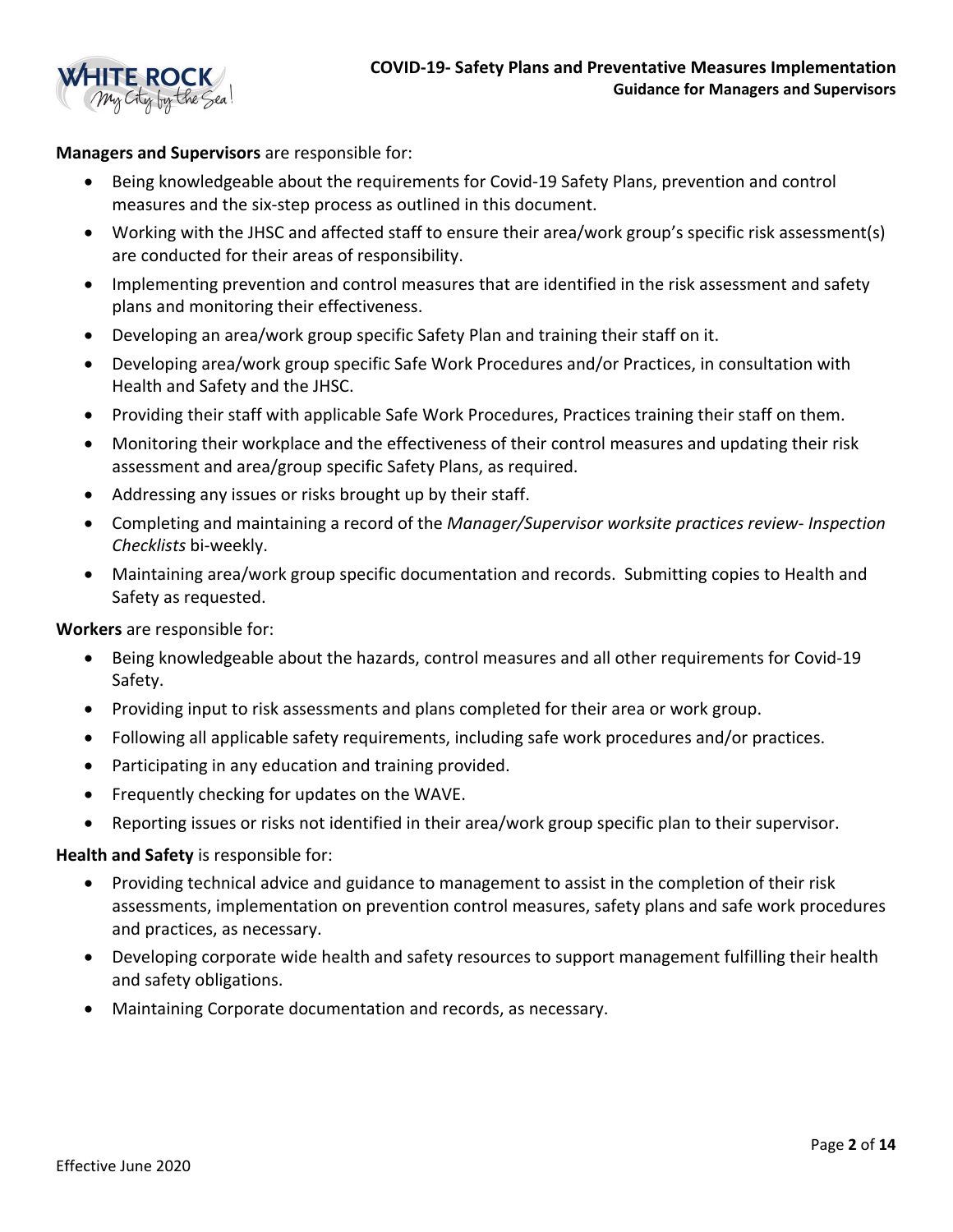

# **Joint Health and Safety Committees (JHSC's)** are responsible for:

- Assisting Supervisors and Managers in the completion of their area / work group specific risk assessments and plans.
- Monitoring the effectiveness of area specific plans and providing feedback to management and the Health and Safety Advisor as required.
- Review and provide feedback on the implementation of prevention control measures, safety plans and safe work procedures and practices, as necessary.

#### **SAFETY PLAN AND PREVENTATIVE MEASURES IMPLEMENTATION DETAILS**

Every Manager must complete an area/work group specific Safety Plan (with a worker member of the JHSC and input from their staff). A copy of their completed safety plan must be sent to H&S and their respective JHSC. A copy must be posted at the workplace in a public area.

Complete the [WSBC Safety Plan Template](file://cityhall.city.whiterock.bc.ca/SharedDocuments/Departments/Human%20Resources/HR%20(NEW)/0000-COVID-19/COVID-19%20Safety%20Plan%20Template.pdf) using the information gathered in the 6 step process. The Safety Plan should outline the policies and procedures that contain the control measures (referred to as "protocols") the Manager is implementing to eliminate and reduce the risk of COVID-19 to their staff, as well as the communication plan and training about the Safety Plan that are being provided to workers.

WorkSafeBC has determined a six-step process to ensure that a systematic approach to address the risk of COVID-19 in the workplace and to ensure the health and safety of all those in the workplace.

The following six (6) steps must be undertaken to ensure safe operations and to provide the necessary information for Managers to complete their area/work group's Safety Plan:

- 1. Assess the risks at the workplace.
- 2. Implement measures (controls) to reduce risk.
- 3. Developing Plans, Practices and Procedures.
- 4. Communication and Training of Plans.
- 5. Monitoring the Workplace and Updating Plans as Necessary.
- 6. Assess and Address Risks from Resuming Operations.

#### **Developing a Safety Plan**

Managers may use the Safety Plan template (that is posted on the WorkSafeBC website/the public drive or in the OneNote COVID Management Guides) or develop their own document (that covers all the same information). The WorkSafeBC Safety Plan template provides a good example of the level of detail expected in a Safety Plan and includes a link to industry-specific controls, referred to as "protocols." Managers should consider the protocols that relate to their area and include in their Safety Plan those protocols (control measures) that apply to the exposure risks in their area. Managers must also ensure they are abiding by any orders, notices, or guidance issued by the Provincial Health Officer, and the appropriate health authority, which are relevant to their workplace. Managers must ensure at least one worker member of their JHSC has been included in the development of the plan and that staff have been given the opportunity to provide feedback into the plan and the measures being implemented.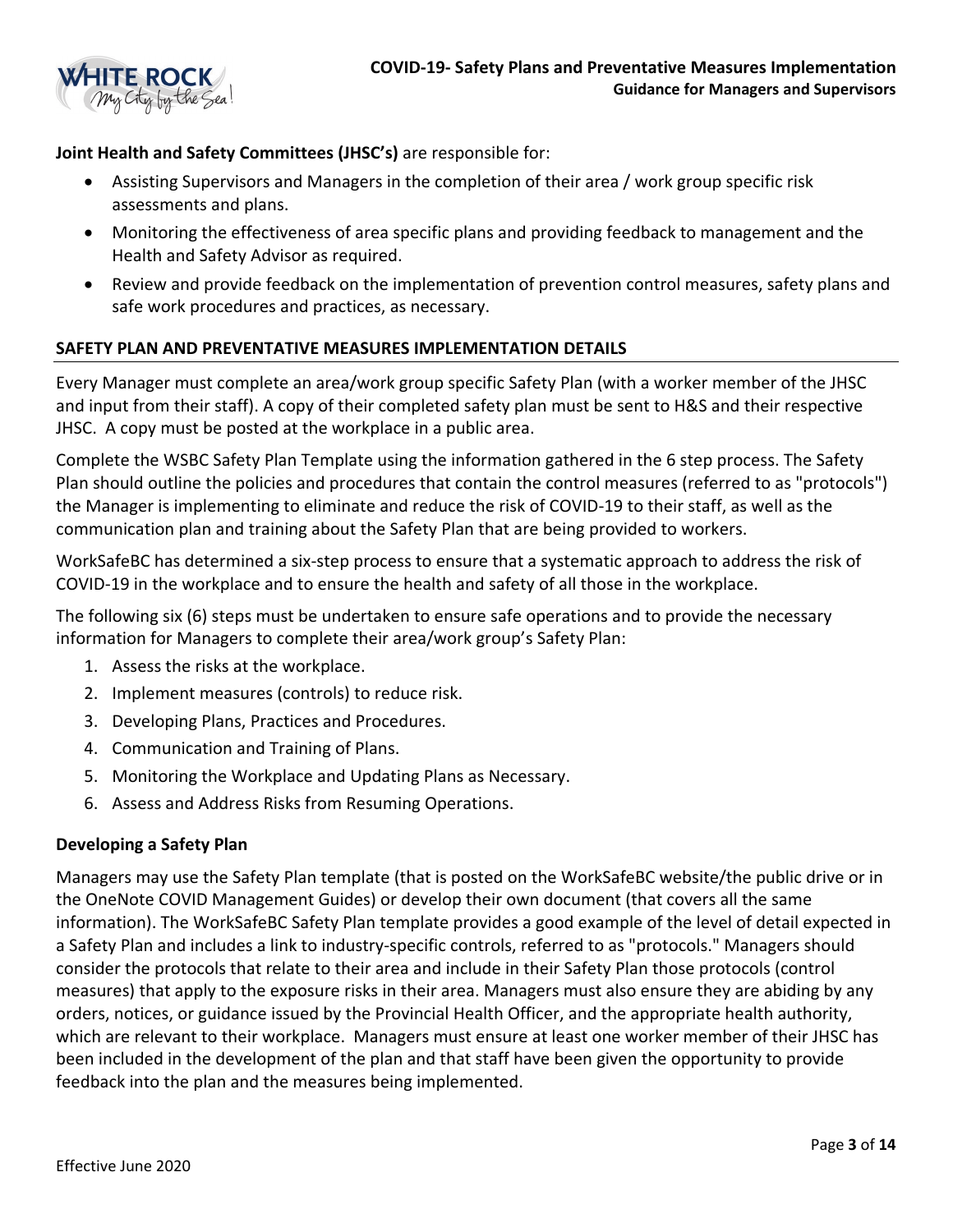

## **Level of detail and supporting documents**

If a Safety Plan references other supporting documents (e.g., Exposure Control Plans, prevention and control guidelines, checklists, procedures/practices, shift schedules, directions for plexiglass barriers, or P.P.E. etc.) Managers should simply identify the other document(s) in their Safety Plan. As long as they are mentioned, the other documents do not have to be posted with the Safety Plan. If a Safety Plan does not reference other supporting documents to provide detailed information, then the Safety Plan itself must describe the key elements with a sufficient level of detail to be understood, discussed, and amended by those responsible for workplace health and safety. Safety Plans should include enough detail that anyone reading it knows all the control measures they must follow with in the workplace, what training they should receive and what they need to do.

#### **Posting the Safety Plan**

The May 14, 2020 order of the Provincial Health Officer on Workplace COVID-19 Safety Plans requires that employers post their Safety Plan on their website, if applicable, and at their workplace. The purpose of requiring plans to be posted is to provide transparency and accountability to workers and the public about protective measures that organizations will be taking to ensure the safety of their staff and customers. This will assure workers that Managers have made careful consideration of what is needed to protect their workers. In addition, it will assure the public reasonable precautions have been taken to protect their safety and health.

The Safety Plan should be posted where it will be most accessible and helpful to workers and others in the workplace, such as near the entrance. Managers will post copies of their plans on entrances, the Wave, the City Website and any other conspicuous area to ensure that everyone has sufficient access and awareness.

#### **Privacy**

For privacy reasons, the Safety Plan must not include personal information (such as a person's name, address, phone number, age, sex, race, disability, healthcare, or financial information). Proprietary and confidential information does not need to be included in the Safety Plan and should be removed prior to posting.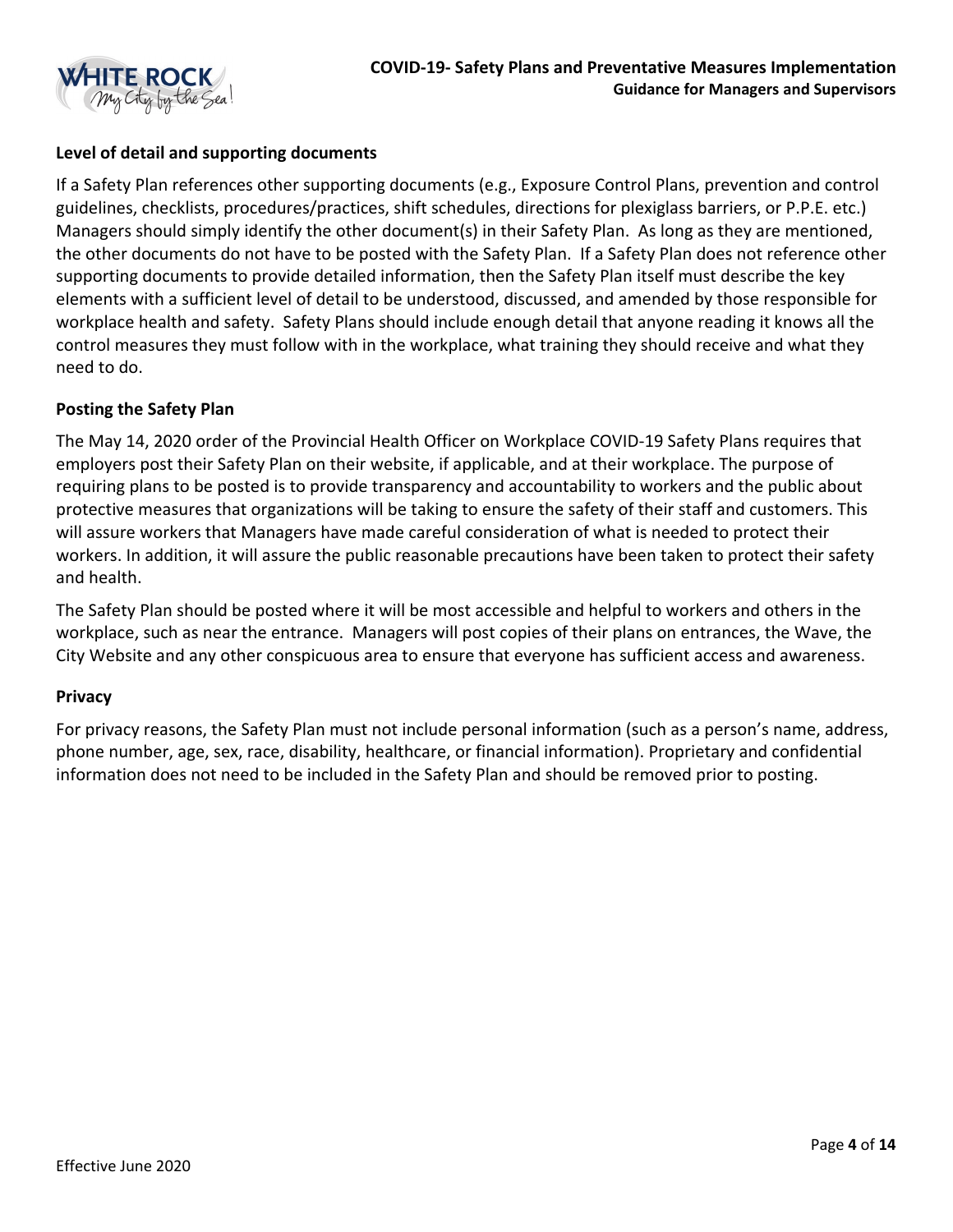

#### **THE SIX STEPS PROCESS**

#### **Step One- Assess the Risks at The Workplace**

The virus that causes COVID-19 spreads in several ways, including through droplets when a person coughs or sneezes, or from touching a contaminated surface before touching the face. To understand the risk at your workplace, consider the following questions:

- Where do people congregate, such as break rooms, production lines, or meeting rooms?
- What job tasks or processes require workers to come into close proximity with one another or members of the public?
- What materials are exchanged, such as money, credit cards, and paperwork?
- What tools, machinery, and equipment do people come into contact within the course of their work?
- What surfaces are touched often, such as doorknobs, elevator buttons, light switches, equipment, and shared tools?

Each Manager must complete risk assessments for each of their work groups/areas. Depending on the nature of the tasks/exposures Managers may have to complete more than one assessment.

For example, if all the exposures and tasks can be grouped together and the prevention measures (controls) are similar, then one risk assessment can be completed for the group. If there are significant differences in work areas, public interaction, job tasks etc., then a separate risk assessment needs to be completed for each separate group.

Discretion is left to Managers to determine the scope of their risk assessment as it relates to the work area / work group being assessed.

There are two key risk assessment forms which need to be completed:

*1. Infectious Disease Exposure Risk Assessment*

*(This is a general risk assessment which considers a wide range of risk factors including physical distancing, task specific risks, public interface, staffing numbers, facility arrangements, etc.).*

2. *COVID-19- Facility Cleaning Risk Assessment* and/or *COVID-19- Fleet Risk Assessment* for cleaning

*(This risk assessment focuses on cleaning and disinfecting of tools, equipment, facility components and other common touch surfaces)*

Managers must assess their workplaces in order to identify places where the risk of transmission is introduced. **This process must involve frontline workers, supervisors, and joint health and safety committees and/or worker representatives**. You should continue to assess the workplace after operations resume to ensure risks are identified and managed.

Each risk assessment must be saved on the public drive, communicated to staff and submitted to Health and Safety.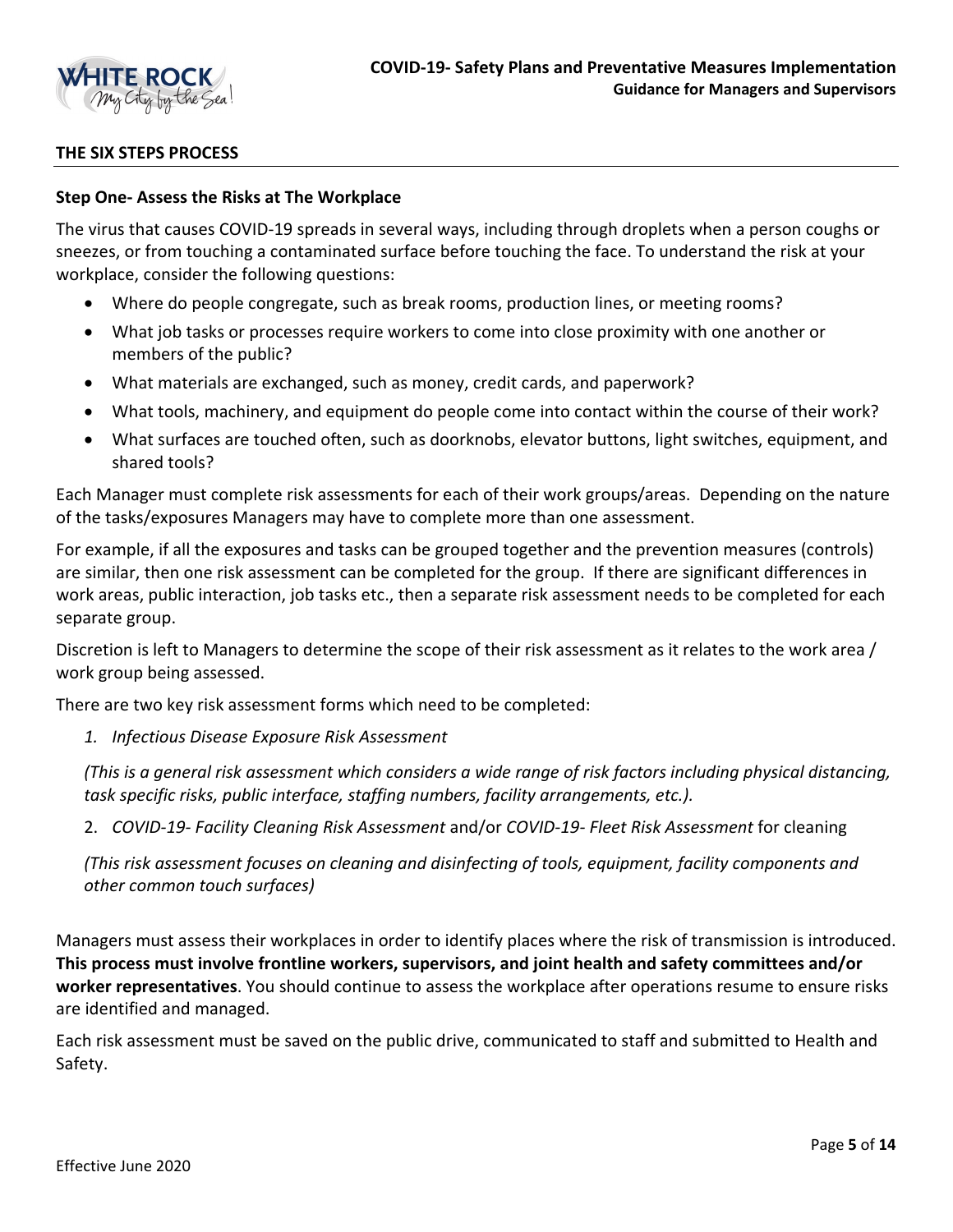

#### **Step Two- Implement Measures (Controls) to Reduce Risk**

Managers must identify, select and implement measures to minimize the risk of transmission based on the places where risk of transmission has been identified through risk assessments and input from workers and JHSC's.

Managers must follow the hierarchy of Controls when implementing measures and ensure that all practicable options are implemented, including but not limited to:

- Working from Home
- Physical changes to operation/layout
- Physical Distancing and Barriers
- Cleaning and Hygiene
- Safe work Procedures, Practices, Training and P.P.E.
- Where physical distance cannot be maintained

Use the *COVID-19 Prevention and Control Measures- City-Wide Guidance* document to assist in identifying these measures (check off which ones are applicable and attach to plan or transfer them into the Safety Plan template). This will help you complete the applicable sections of the Safety Plan.

Review the *COVID-19- Best Practice – Physical Distancing in an Office Environment Layouts* document for more information on Office Layout considerations.

Managers must communicate and train their staff in the control measures that are put into place. This training must be documented.

Managers must monitor the measures for effectiveness and update measures as necessary.

#### **Step Three- Developing Plans, Practices and Procedures**

Managers must develop and communicate policies around who can be at the worksite, including policies around sick workers and travellers. See the Interim Employment Policy for our City-wide policy.

Ensure workers working alone (to reduce the risk of transmission) follow the City's Working Alone requirements, including Safetyline check-ins.

Develop Policies, Safe Work Procedures and Practices required to document and communicate control measures put in place, including cleaning, physical distancing, work-from-home, hygiene practices etc.

Review Safe Work Procedures and Practices to determine which are applicable and educate your staff. Develop any remaining needed for your area that have not been developed yet.

Current COVID-19 (as well as General) Safe Work Procedures, Practices and Prosesses are available in the public drive. Templates, procedures and guidance on how to develop these are also available in the public drive.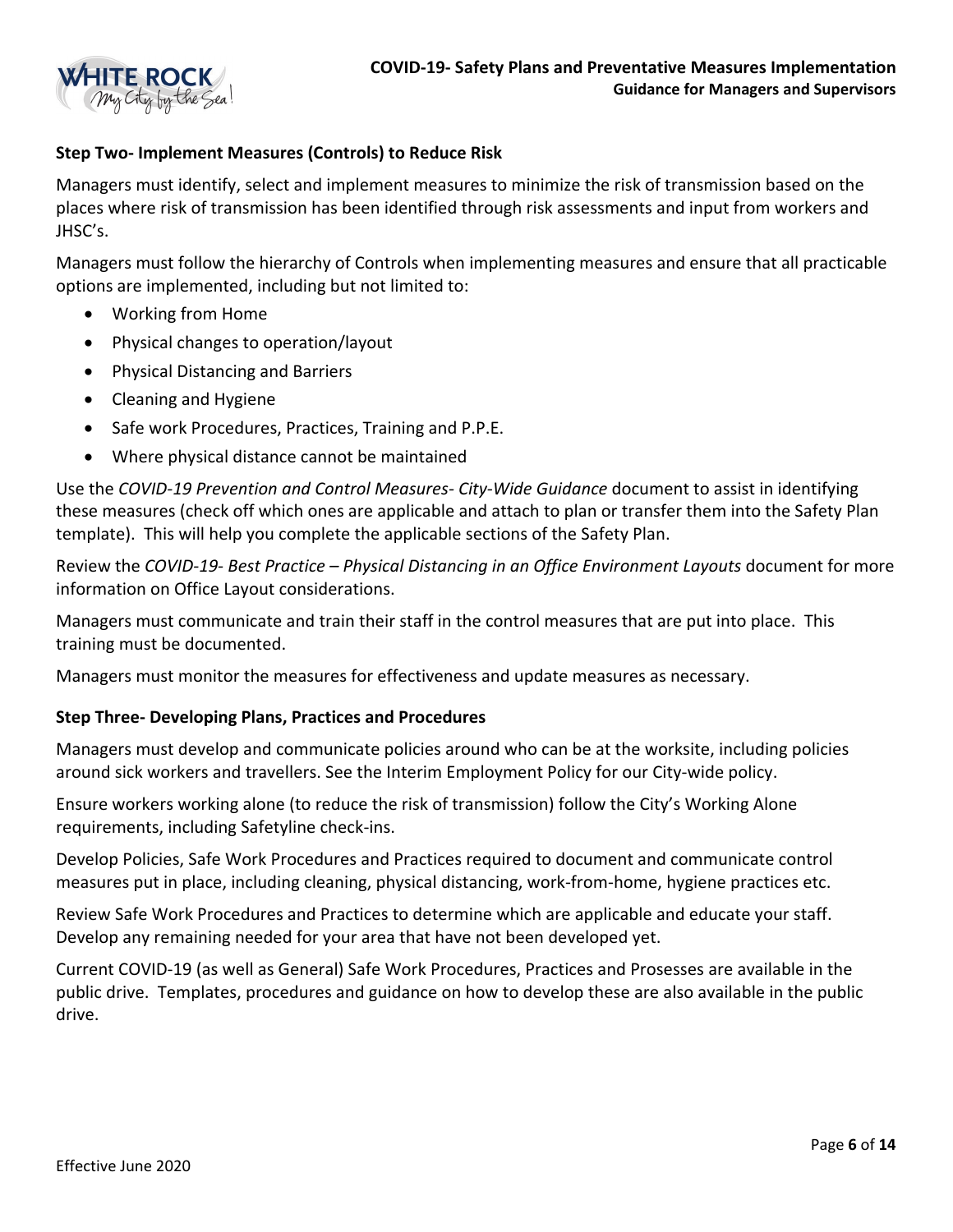

Key documents' available in the public drive include, but is not limited to:

- COVID-19- Best Practices- Physical Distancing in an office environment
- COVID-19- Building Inspections
- COVID-19- Confined Space Entry
- COVID-19- Contractors working during COVID
- COVID-19- Entry Check Workers
- COVID-19- Facility Cleaning and Disinfection Record- template
- COVID-19- Facility Cleaning Risk Assessment- template
- COVID-19- Field Worksites
- COVID-19- Fleet Cleaning Risk Assessment- template
- COVID-19- Handling Mail during a pandemic
- COVID-19- How to use a mask
- HR-HS Notice to City OFAA's
- COVID-19- Interim JHSC Worksite Inspections
- COVID-19- Joint Health and Safety Committees
- COVID-19- Manager/Supervisor Worksite Practices Review Checklist
- COVID-19- Municipal Vehicles
- COVID-19- OFAA Protocols
- COVID-19- PPE Guidelines
- COVID-19- Prevention and Control Measures- City-wide guidance
- COVID-19- Remote Work Hazards Checklist
- COVID-19- Safety Plan- Template (WSBC)
- COVID-19- Safety Plan Implementation Checklist- template
- COVID-19- Screening Tool
- COVID-19- Selecting/using a mask
- COVID-19- Setting up, organizing and working comfortable in your home workspace
- COVID-19- Site Specific Safety Plan- template
- COVID-19- Staff with COVID-like illness- flow chart
- COVID-19- Table of Occupancy Limits- template
- COVID-19- Safety Talk (Power Point)
- COVID-19- Task based Risk Assessment- for construction type activities- template
- COVID-19- Training Record- template
- COVID-19- Vehicle Cleaning Instructions
- COVID-19- Vehicle Cleaning and Disinfection Record- template
- COVID-19- Worker Awareness Info Sheet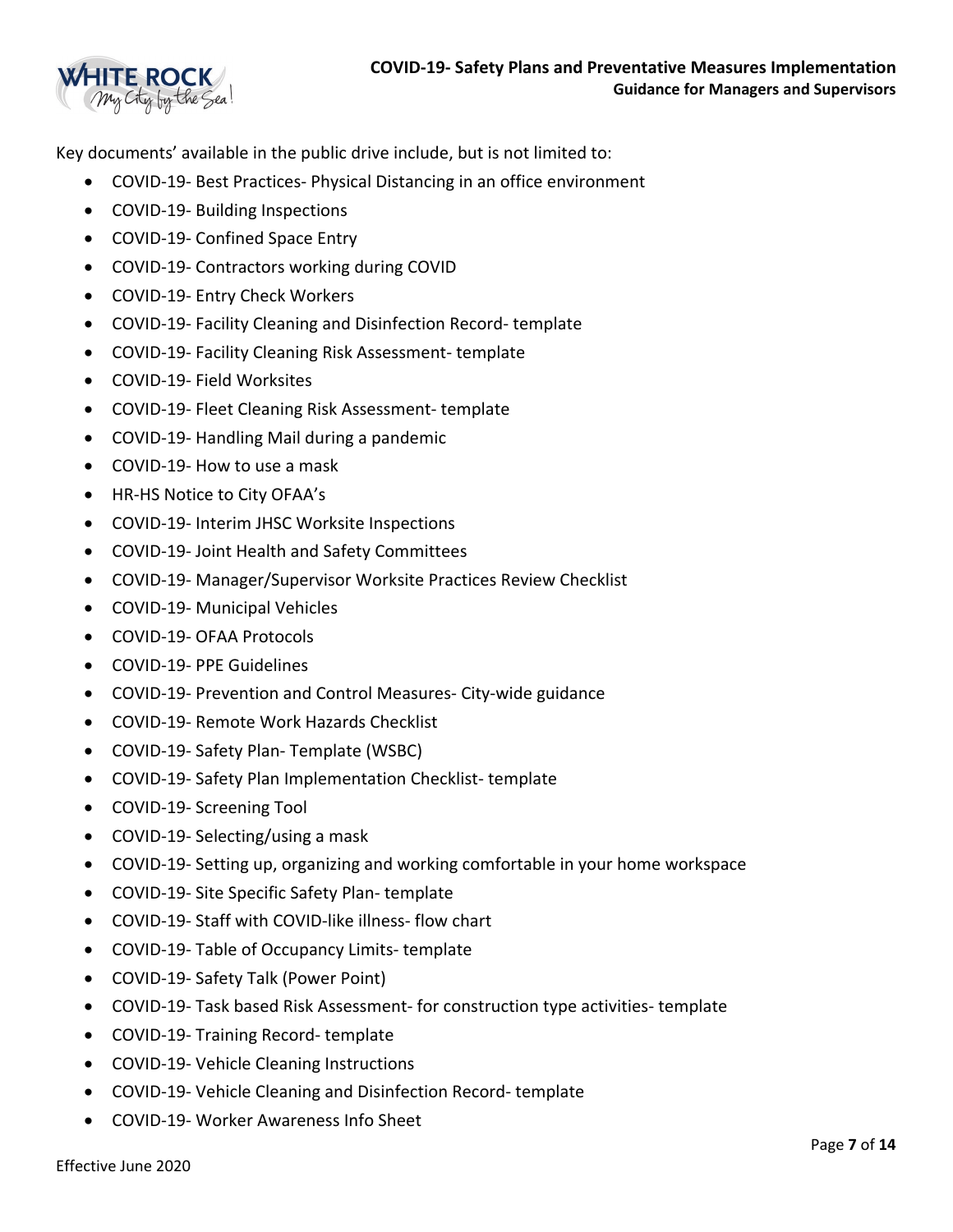

- COVID-19- Working in Trenches and Excavation
- COVID-19- Working Remotely
- COVID-19- Workstation Cleaning Instructions
- Safe Work Practice- COVID-19 Employee General Practices
- Glove Removal Procedure
- Infectious Disease Exposure Risk Assessment- template
- Interim Employment Policy
- Interim Telecommuting Guide & Remote Access
- SWProcedure- Handwashing and Preventing the spread of illness
- SWProcedure- Putting on and taking off PPE- Disposable Half-faced respirators
- SWProcedure- Putting on and taking off PPE- General
- SWProcedure- Working Alone
- Working Remotely Safety Considerations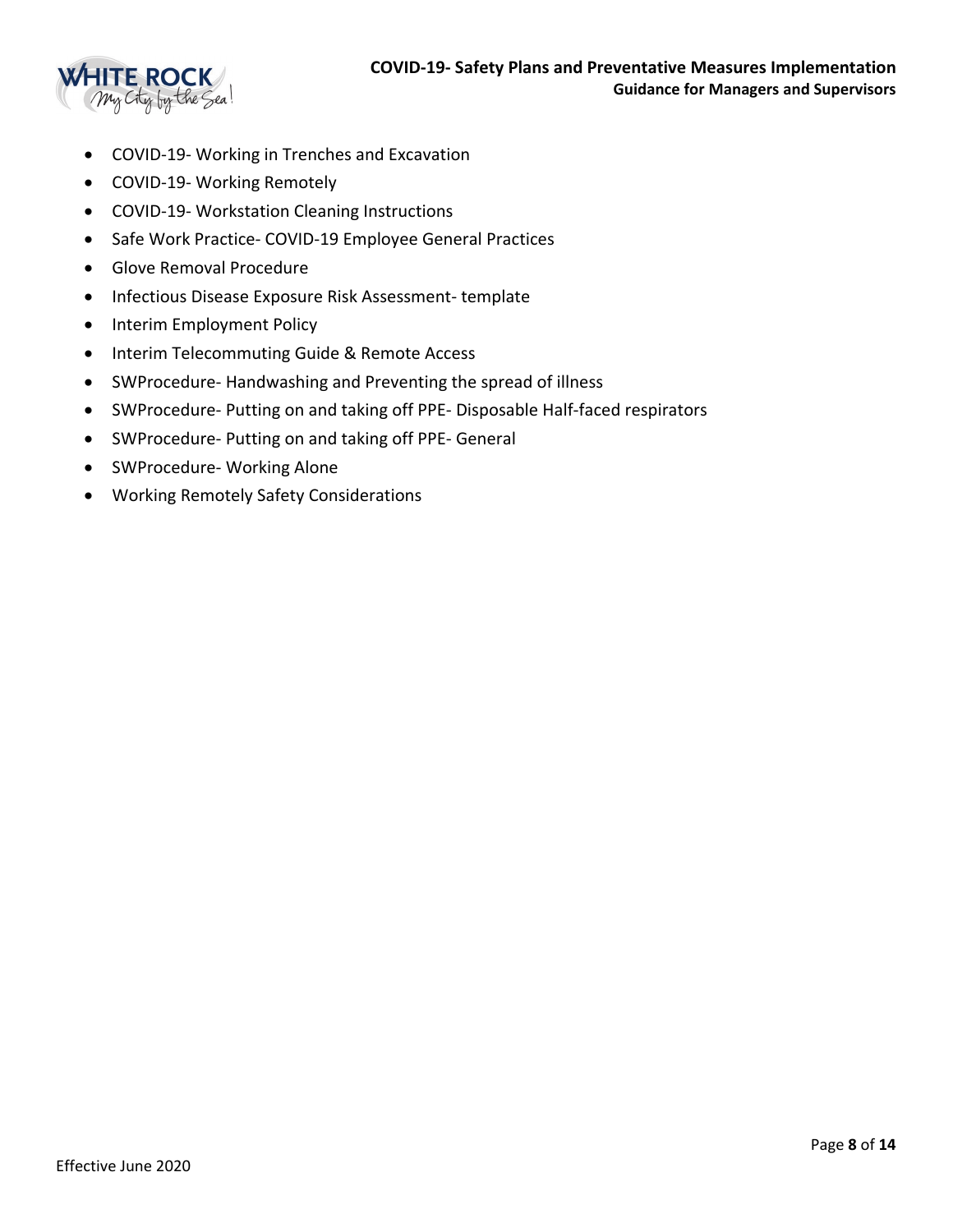

#### **Step Four- Communication and Training of Plans**

Management must ensure that everyone entering the workplace, including workers from other employers, know how to keep themselves safe while at our workplace.

- Be sure everyone is trained on the measures you have put in place and the policies around staying home when sick.
- Post signage, including occupancy limits and effective hygiene practices. Signage should also be posted at the main entrance indicating who is restricted from entering the premises (including visitors and workers with symptoms).
- Ensure workers are adequately supervised to ensure they know what to do.

Supervisors / managers will meet with their workforce to review and train staff in their Area / Group Specific Plans as well as applicable COVID-19 pandemic hazards/risk information, control measures, (e.g. policies, practices, and procedures) and other COVID safety requirements. A record of that training must be kept. Use the "COVID-19- Training Record Template to document training and submit a copy to Health and Safety.

The Safety Plan should be posted where it will be most accessible and helpful to workers and others in the workplace, such as near the entrance. Managers will post copies of their plans on entrances, the Wave, the City Website and any other conspicuous area to ensure that everyone has sufficient access and awareness.

Use the *COVID-19 Prevention and Control Measures- City-Wide Guidance* document for listing of required Posters, Education and Signage. Contact Communications for their assistance. Various Posters are available on the public drive.

#### **Step Five- Monitoring the Workplace and Updating Plans as Necessary.**

Things may change as your department operates. If you identify a new area of concern, or if it seems like something isn't working, take steps to update your policies and procedures. Involve workers in this process.

Ensure that workers can raise safety concerns, including through a joint health and safety committee. Work with the committees and workers to resolve any identified safety issues.

Staff should regularly communicate the effectiveness of their Work Area / Group Specific plan with their supervisor.

Complete the Managers/Supervisors Worksite Practices Review/Inspection Checklist every 2 weeks to assist in and to document monitoring. (This is a good checklist to use when first implementing measures as well.)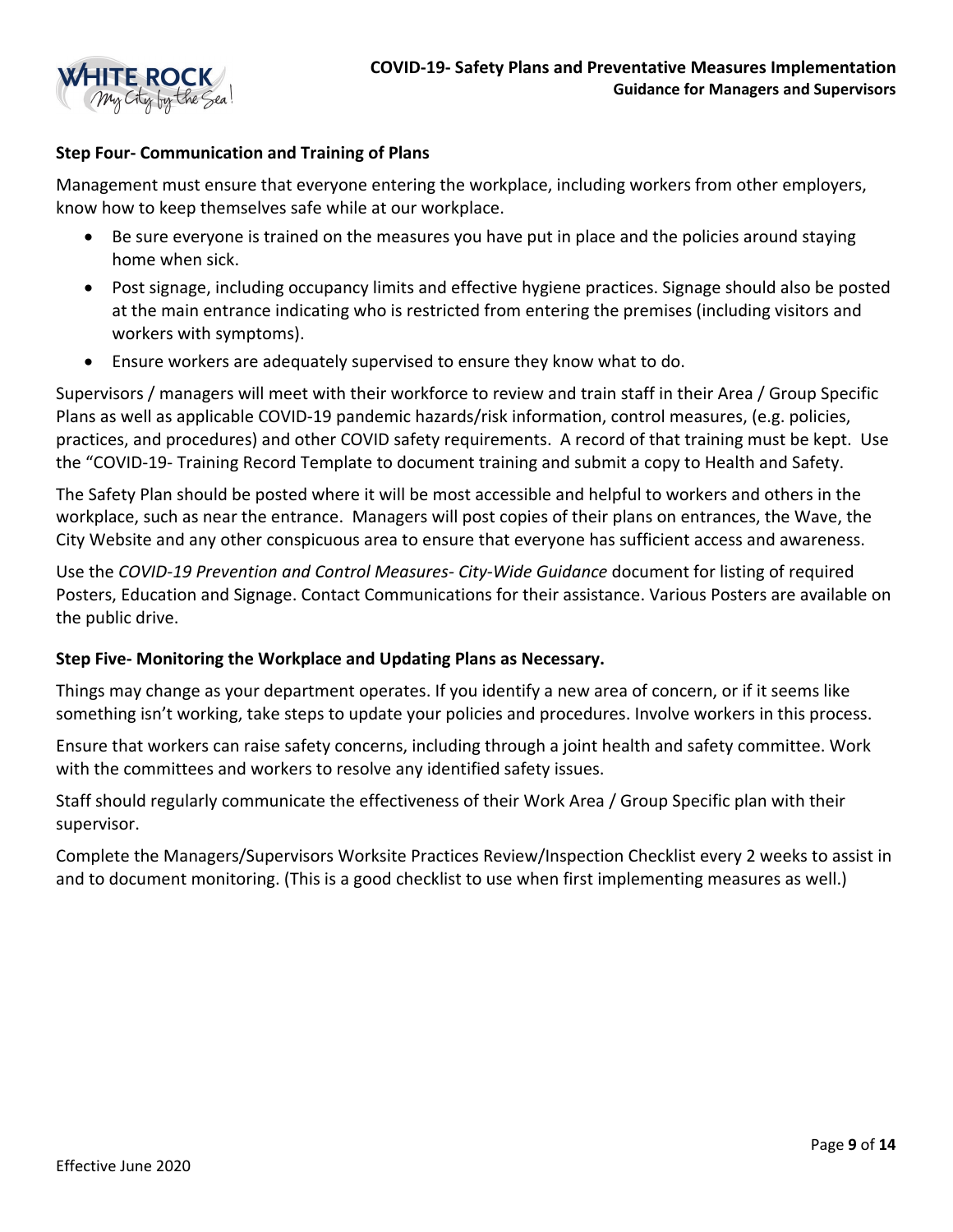

#### **Step Six- Assess and Address Risks from Resuming Operations (Non-COVID risks).**

If your department has not been operating, you have changed the way your department operates, and/or have reassigned staff, there may be risks arising from these changes that you need to manage. Consider the following:

- Have you had any staff turnover, or are workers being required to change or adapt job roles, or to use new equipment? Consider training or new employee orientation.
- Will workers need time or training to refresh/develop them?
- Partner new and/or reassigned staff with experienced staff and provide adequate on-the-job training and supervision.
- Have you changed anything about the way you operate, such as the equipment you use or the products you create?

Update the Risk Assessments, Safe Work Practices/Procedures etc. as needed. Conduct any additional risk assessments required for hazards created/changed due to new COVID processes and procedures. Discuss at JHSC meetings and department meetings on a regular basis.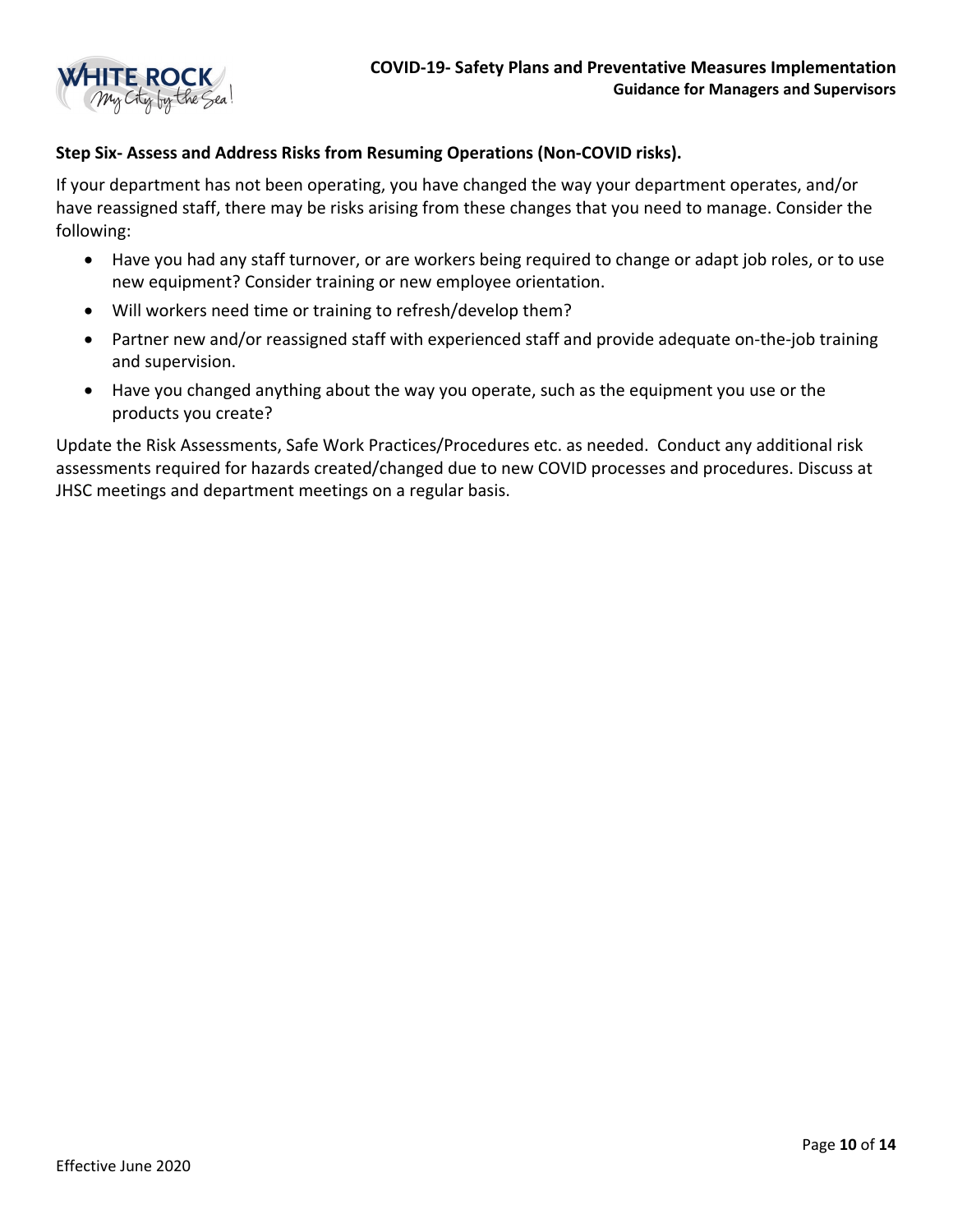

# **APPENDIX A: SAFETY PLAN IMPLEMENTATION CHECKLIST**

#### **Step One- Assess the Risks at The Workplace**

|    | <b>Deliverable</b>                           | <b>Reference/Documents Location</b>                   |
|----|----------------------------------------------|-------------------------------------------------------|
| T. | Complete Infectious Diseases Risk            | K:\Public\1. COVID-19 Resources\Procedures, Practices |
|    | Assessment(s) for your area.                 | Templates and Forms\Risk Assessment Templates         |
| T. | Complete Cleaning Risk Assessment(s) for     | K:\Public\1. COVID-19 Resources\Procedures, Practices |
|    | your area.                                   | Templates and Forms\Risk Assessment Templates         |
| J  | Send a Copy to your JHSC and to H&S and      | K:\Public\1. COVID-19 Resources\Records (completed    |
|    | save in the public drive in the records      | documentation)\Completed COVID-19 Risk Assessments    |
|    | section.                                     |                                                       |
| П  | Communicate/train staff on the hazards/risks | \\\\\Public\Health & Safety\2. Program Manuals,       |
|    | identified in the risk assessment.           | Procedures, Practices, ECP, Standards\Procedures\H&S  |
|    |                                              | Admin Procedure- General Training Procedure.pdf       |
| П  | Document the communication/training          | K:\Public\1. COVID-19 Resources\Procedures, Practices |
|    | Submit a copy to H&S. Save in the public     | Templates and Forms\COVID-19- Training Record         |
|    | drive in the records section.                | Template.docx                                         |
|    | Review and Update as necessary.              |                                                       |

# **Step Two- Implement Measures (Controls) to Reduce Risk**

| ิง     | <b>Deliverable</b>                                                                                                                                                                                                                                           | <b>Reference/Documents Location</b>                                                                                                                                                                                                 |
|--------|--------------------------------------------------------------------------------------------------------------------------------------------------------------------------------------------------------------------------------------------------------------|-------------------------------------------------------------------------------------------------------------------------------------------------------------------------------------------------------------------------------------|
| $\Box$ | Review the COVID-19- Prevention and Control                                                                                                                                                                                                                  | K:\Public\1. COVID-19 Resources\Procedures, Practices                                                                                                                                                                               |
|        | Measures- City-wide Guidance, COVID-19-                                                                                                                                                                                                                      | Templates and Forms\COVID-19- Prevention and Control                                                                                                                                                                                |
|        | Best Practice - Physical Distancing in an                                                                                                                                                                                                                    | <b>Measures- City-Wide Guidance.docx</b>                                                                                                                                                                                            |
|        | Office Environment Layouts (if applicable)<br>and other applicable quidelines/resources to<br>identify and select (check off) all necessary<br>prevention measures (following the hierarchy<br>of controls). You will need this info for the<br>Safety Plan. | K:\Public\1. COVID-19 Resources\Procedures, Practices<br>Templates and Forms\COVID-19- Best Practice - Physical<br>Distancing in an Office Environment Layouts.docx<br>K:\Public\1. COVID-19 Resources\Reference and<br>Information |
| $\Box$ | Either attach the completed Prevention and<br>Control Measures- City-wide Guidance<br>checklist to the Safety Plan template or<br>transfer the measures selected to the<br>appropriate section(s) in the Safety Plan.                                        | See above and Safety Plan area                                                                                                                                                                                                      |
| $\Box$ | Implement all measures selected (delegate/                                                                                                                                                                                                                   | Facility Maintenance Request, IT Request, Email to                                                                                                                                                                                  |
|        | request external dept supports as necessary).                                                                                                                                                                                                                | appropriate Director/Manager.                                                                                                                                                                                                       |
| $\Box$ | Communicate and train staff on the<br>measures implemented.                                                                                                                                                                                                  |                                                                                                                                                                                                                                     |
| $\Box$ | Document the communication/training.                                                                                                                                                                                                                         | K:\Public\1. COVID-19 Resources\Procedures, Practices                                                                                                                                                                               |
|        | Submit a copy to H&S. Save in the public                                                                                                                                                                                                                     | Templates and Forms\COVID-19- Training Record Template.docx                                                                                                                                                                         |
|        | drive in the records section.                                                                                                                                                                                                                                |                                                                                                                                                                                                                                     |
| $\Box$ | Review and Update as necessary.                                                                                                                                                                                                                              |                                                                                                                                                                                                                                     |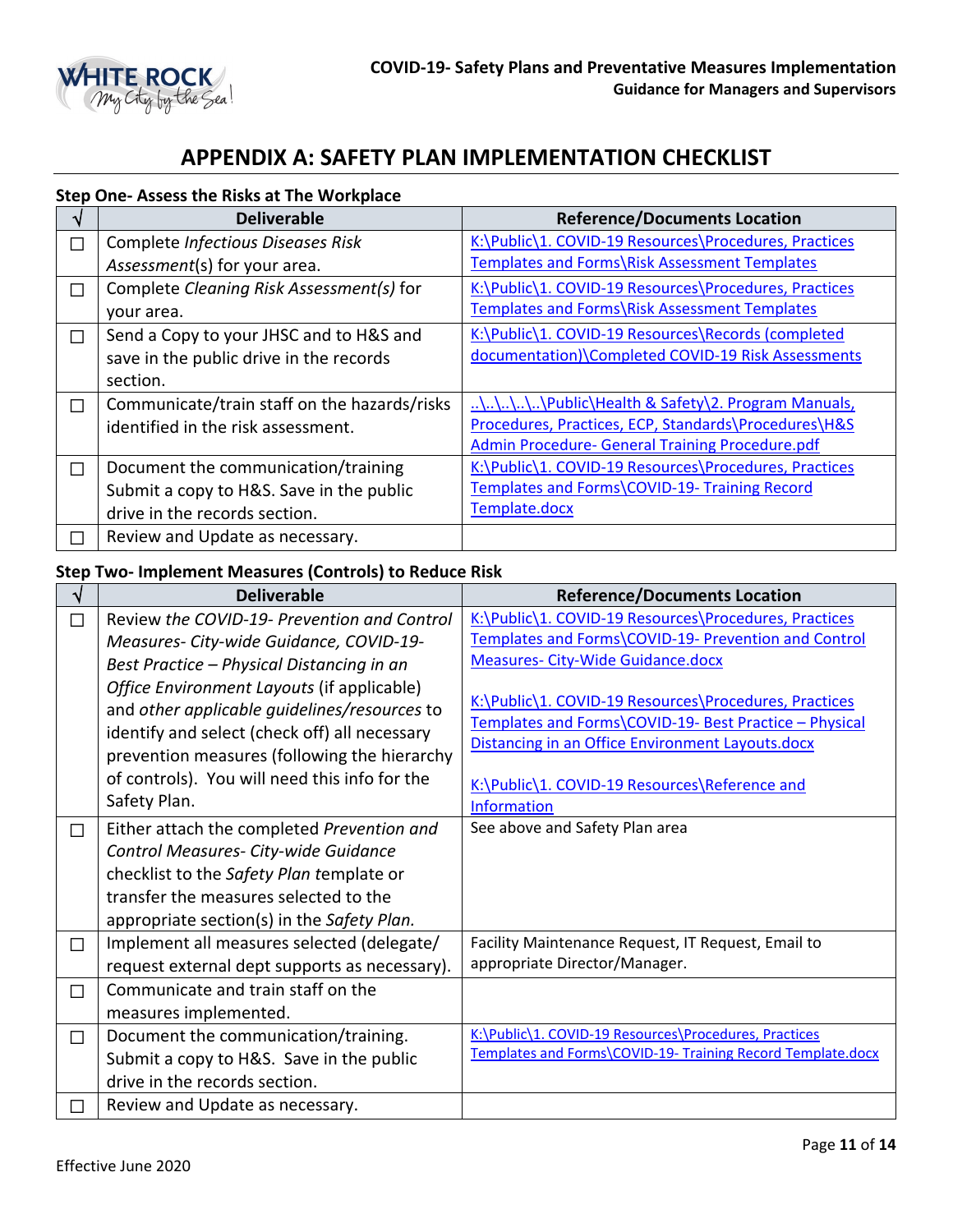

# **Step Three- Developing Plans, Practices and Procedures**

|        | <b>Deliverable</b>                            | <b>Reference/Documents Location</b>                           |
|--------|-----------------------------------------------|---------------------------------------------------------------|
| $\Box$ | Review applicable written safe work practices | K:\Public\1. COVID-19 Resources\Procedures, Practices         |
|        | and procedures in existence. (public drive).  | <b>Templates and Forms</b>                                    |
| $\Box$ | Identify written safe work practices and      |                                                               |
|        | procedures that need to be developed for      |                                                               |
|        | your area.                                    |                                                               |
| $\Box$ | Develop (delegate as necessary) the           | K:\Public\Health & Safety\2. Program Manuals, Procedures,     |
|        | additional written safe work practices and    | <b>Practices, ECP, Standards\Forms and Templates</b>          |
|        | procedures that need to be developed for      |                                                               |
|        | your area. Save to public drive.              | \\\\\Public\Health & Safety\2. Program Manuals,               |
|        |                                               | Procedures, Practices, ECP, Standards\Procedures\H&S          |
|        |                                               | Admin Procedure- Safe Work Procedure-Practice<br>Creation.pdf |
| $\Box$ | Communicate/train staff on all applicable     |                                                               |
|        | written safe work practices and procedures    |                                                               |
|        | (existing and new).                           |                                                               |
| $\Box$ | Document the communication/training.          | K:\Public\1. COVID-19 Resources\Procedures, Practices         |
|        | Submit a copy to H&S. Save in the public      | Templates and Forms\COVID-19- Training Record                 |
|        | drive in the records section.                 | Template.docx                                                 |
|        | Review and Update as necessary.               |                                                               |
| □      |                                               |                                                               |

# **Step Four- Communication and Training of Plans**

| V      | <b>Deliverable</b>                              | <b>Reference/Documents Location</b>                   |
|--------|-------------------------------------------------|-------------------------------------------------------|
| $\Box$ | Identify signage, posters and related           | K:\Public\1. COVID-19 Resources\Procedures, Practices |
|        | communication requirements and ensure           | Templates and Forms\COVID-19- Prevention and Control  |
|        | they are implemented.                           | <b>Measures- City-Wide Guidance.docx</b>              |
|        |                                                 | K:\Public\1. COVID-19 Resources\Posters and Signage   |
| $\Box$ | Communicate/train staff on COVID-19             | \\\\\Public\Health & Safety\2. Program Manuals,       |
|        | pandemic hazards/risk, information, control     | Procedures, Practices, ECP, Standards\Procedures\H&S  |
|        | measures, (e.g. policies, practices, and        | Admin Procedure- General Training Procedure.pdf       |
|        | procedures) and COVID safety requirements.      |                                                       |
| $\Box$ | Conduct regular safety talks/toolbox talks.     | K:\Public\1. COVID-19 Resources\Safety Talks Toolboc  |
|        |                                                 | <b>Talks</b>                                          |
|        |                                                 | K:\Public\Health & Safety\4. Training, Education and  |
|        |                                                 | Communication\SAFETY (TOOLBOX) TALKs                  |
| $\Box$ | Plan for regular communications of updates      | \Communication Plans Worksheet.pdf                    |
|        | to staff. (Meetings, emails, call, wave, etc.). |                                                       |
| $\Box$ | Discuss at JHSC meetings and dept meetings      |                                                       |
|        | on a regular basis.                             |                                                       |
| $\Box$ | Document the communication/training and         | K:\Public\1. COVID-19 Resources\Procedures, Practices |
|        | submit a copy to H&S. Save in the public        | Templates and Forms\COVID-19- Training Record         |
|        | drive in the records section.                   | Template.docx                                         |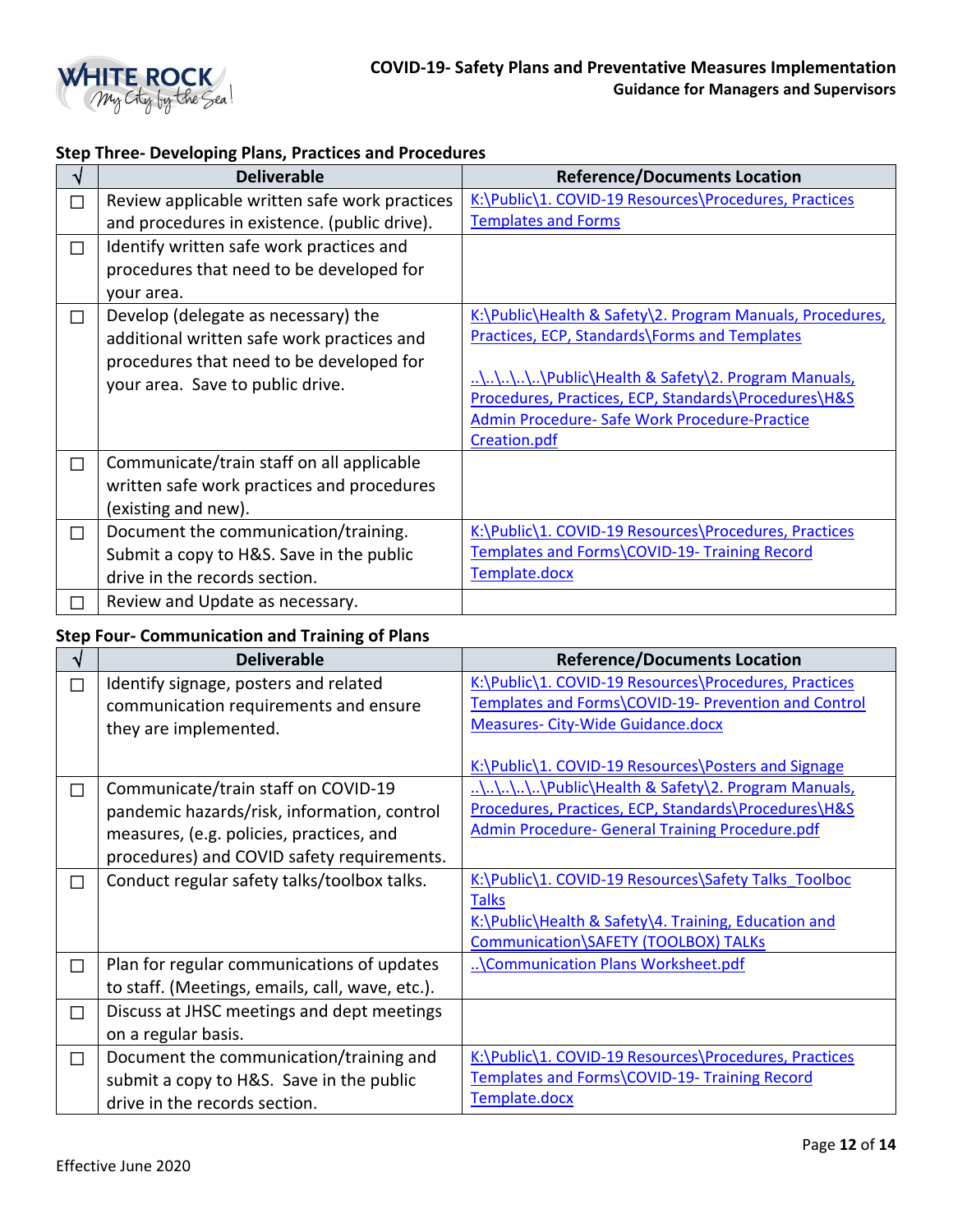

## **Step Five- Monitoring the Workplace and Updating Plans as Necessary**

|    | <b>Deliverable</b>                           | <b>Reference/Documents Location</b>                         |
|----|----------------------------------------------|-------------------------------------------------------------|
| J. | Complete the Managers/Supervisors            | \\\\\Public\1. COVID-19 Resources\Procedures,               |
|    | Worksite Practices Review/Inspection         | Practices Templates and Forms\COVID-19- Manager Sup         |
|    | Checklist every 2 weeks to assist and        | <b>Worksite Practices Review- Inspection Checklist.docx</b> |
|    | document monitoring.                         |                                                             |
| ┓  | Regularly evaluate the effectiveness of your |                                                             |
|    | Work Area / Group Specific plans and update  |                                                             |
|    | as necessary.                                |                                                             |
| ┐  | Staff have been told to raise any safety     |                                                             |
|    | concerns or suggestions to their supervisor. |                                                             |

# **Step Six- Assess and Address Risks from Resuming Operations**

|               | <b>Deliverable</b>                       | <b>Reference/Documents Location</b>                    |
|---------------|------------------------------------------|--------------------------------------------------------|
| П             | Update/Conduct any additional risk       | \\\\\Public\Health & Safety\3. Hazard ID, Risk Assess, |
|               | assessments required for hazards         | Control                                                |
|               | created/changed due to new COVID         |                                                        |
|               | processes and procedures.                |                                                        |
|               | Update any (non-Covid), Safe Work        | \\\\\Public\Health & Safety\2. Program Manuals,        |
|               | Practices/Procedures etc. as needed.     | Procedures, Practices, ECP, Standards                  |
|               |                                          |                                                        |
|               |                                          |                                                        |
| $\mathcal{L}$ | Implement any new measures needed.       |                                                        |
| J             | Communicate and train staff on the       | \\\\\Public\Health & Safety\2. Program Manuals,        |
|               | measures implemented.                    | Procedures, Practices, ECP, Standards\Procedures\H&S   |
|               |                                          | Admin Procedure- General Training Procedure.pdf        |
| П             | Document the communication/training      | K:\Public\1. COVID-19 Resources\Procedures, Practices  |
|               | Submit a copy to H&S. Save in the public | Templates and Forms\COVID-19- Training Record          |
|               | drive in the records section.            | Template.docx                                          |
|               | Review and Update as necessary.          |                                                        |

#### **Completing the Safety Plan**

|        | <b>Deliverable</b>                            | <b>Reference/Documents Location</b>                   |
|--------|-----------------------------------------------|-------------------------------------------------------|
| П      | Gather all the information/deliverables from  |                                                       |
|        | the six steps.                                |                                                       |
| $\Box$ | Complete Safety Plan(s) using the             | \\\\\Public\1. COVID-19 Resources\Procedures,         |
|        | information. (with a worker member of the     | Practices Templates and Forms\COVID-19- Safety Plan   |
|        | JHSC and input from staff). Use either the    | Template.pdf                                          |
|        | WSBC Safety Plan template (Pdf) or the City's |                                                       |
|        | Safety Plan template- site specific (word)    | COVID-19- Safety Plan Template- Site-Specific.docx    |
|        | Send a Copy to your JHSC, Communications,     | \\\\\Public\1. COVID-19 Resources\Procedures,         |
|        | HR Assistant and to H&S. Save in the public   | Practices Templates and Forms\COVID-19- Site-Specific |
|        | drive in the records section.                 | <b>Safety Plan Template.docx</b>                      |